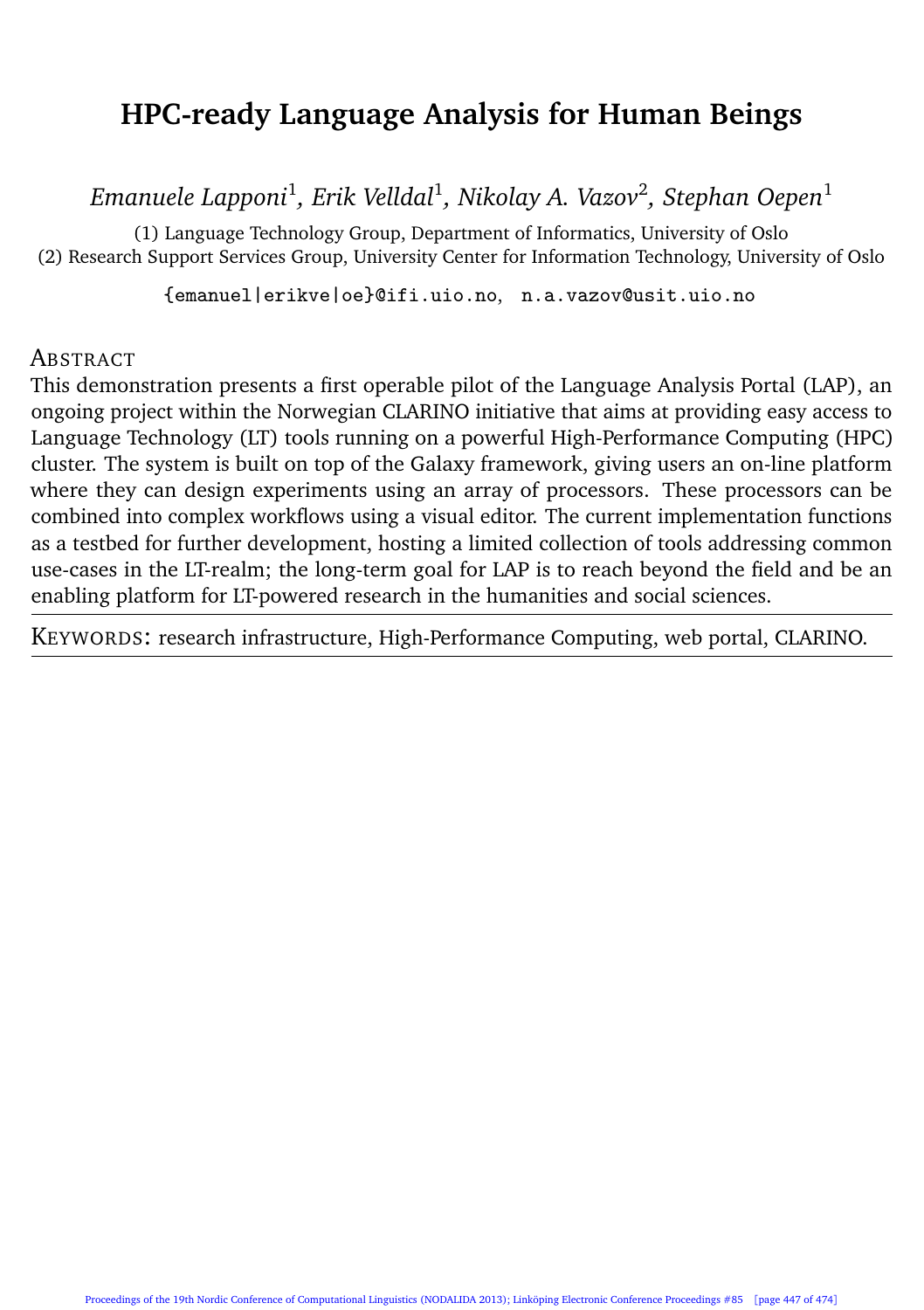## **1 Introduction**

This demonstration will be showcasing ongoing work within the  $CLARINO<sup>1</sup>$  project on building a web portal for natural language analysis. The effort is carried out at the University of Oslo (UiO) jointly by the Language Technology Group (LTG) and the Research Computing group at the University Center for Information Technology (USIT).

An important part of the overall mission of CLARINO is to facilitate the use of language technology (LT) in the social sciences and humanities. In the same vein, the construction of the Language Analysis Portal (LAP) aims to boost the availability and usability of large-scale language analysis for researchers both within and outside the field of LT itself. Currently, many common LT tools can appear rather daunting to use, requiring a lot of technical knowledge on the side of the user. Apart from the challenge of orienting oneself in the fragmented ecosystem of available tools, many potential users, especially from less technically oriented disciplines, might not be comfortable with command-line interfaces or having to wrestle with difficult and poorly documented installation procedures, or might lack the required knowledge about annotation formats or other dependencies. Many researchers might also not have access to the computing power necessary to process larger data sets. LAP aims to eliminate such obstacles. The goal is to maintain a large repository of LT tools that are easily accessible through a web portal, offering a uniform graphical interface and ensuring a low bar of entry for users, while at the same time enabling execution of complex workflows to be run on a high-performance computing (HPC) cluster, also ensuring scalability to very large data sets. LAP's HPC-centric design also sets it apart from other abstractly similar infrastructure projects such as WebLicht<sup>2</sup> within CLARIN-D, in that all the tools will be hosted locally and adapted to work with the national grid infrastructure.

While the LAP development is still in its early stages, an operable pilot is already available for testing and demonstration purposes. The remaining part of the paper is structured analogously to the interactive demonstration, viz. providing a walk-through of a representative use case touching on everything from user authentication and data set management to workflow design and viewing results—commenting on technical details along the way.

#### **2 LAP Pilot**

The long-term goal for LAP is to reach beyond the field and be an enabling platform for LTpowered research in the humanities and social sciences. At this early stage of development, however, the pilot use case is centered around the needs of LT researchers and in particular students, as their level of proficiency strikes a good balance between non programming-savvy historians and seasoned programmers. This allows us to make certain assumptions that facilitate the initial development stage—we assume the users have a certain knowledge of what the installed tools do—while at the same time providing test candidates that can truly benefit from the system.

The pilot system serves several purposes: Most importantly it will act as a *proof-of-concept*, assessing the viability of involved software as well as ideas before extending the implementation to a larger set of tools and support for a larger set of features. The most important part of this, in turn, is assessing the suitability of the *Galaxy platform* (Giardine et al., 2005;

 $1$ The Norwegian branch of the pan-European CLARIN project (Common Language Resources and Technology Infrastructure). For more information see; http://clarin.b.uib.no/

<sup>2</sup>The WebLicht website: http://weblicht.sfs.uni-tuebingen.de/weblichtwiki/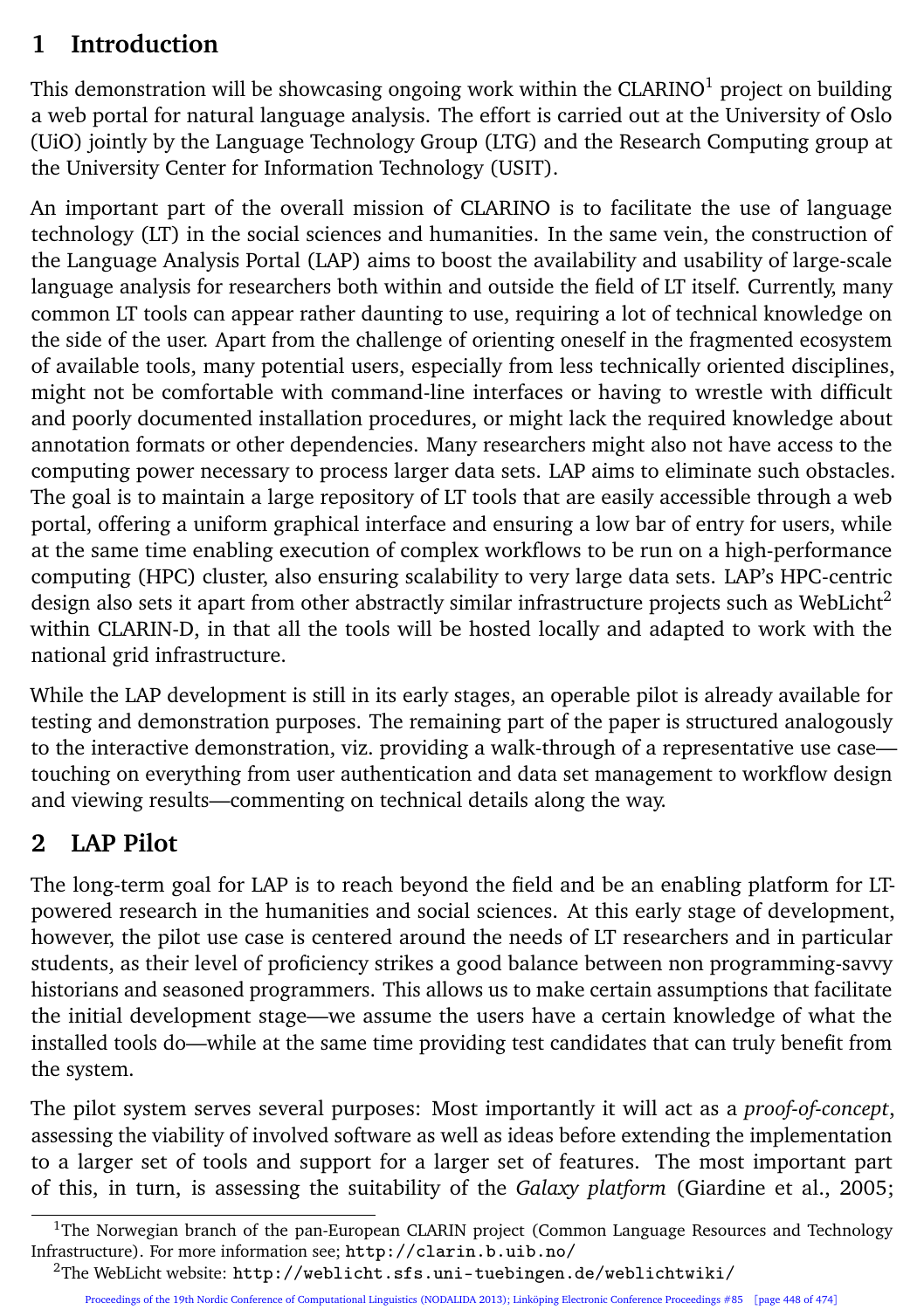Blankenberg et al., 2010; Goecks et al., 2010), a web-based workflow management system initially developed for data-intensive research in genomics and bioinformatics , which is a core component of the current pilot implementation. $3$  Another important use of the pilot will be as a *demonstrator*; for reaching out to tool developers, to illustrate use cases for potential user groups in the humanities and social sciences, and as a foundation for further surveying user-requirements. The pilot is only meant to support a minimal selection of LT tools and will be evaluated in part by a group of test users consisting of master students of the study program *Informatics: Language and Communication* at the University of Oslo.

In this context, a typical use case is that of annotating natural language text with syntactic analyses, e.g. annotating a collection of newspaper articles or a novel with dependency graphs. The completion of this task would ordinarily require the user to install the relevant software packages and execute the tools that satisfy the dependencies of the parser; minimally a sentencesegmenter, a tokenizer and a POS-tagger. Furthermore, the user in question could be interested in producing dependency annotations generated using different parsers, that are in turn invoked with part of speech tags that originate from different upstream annotators. These actions typically require at least basic Unix-shell proficiency; wrapping the execution in a small, parameterizable program that allows the user to effectively try out different settings further raises the entry-bar for this kind of experimental process. Additionally, different tools in the chain might use different representations—tab-separated columns or nested XML, say requiring the user to further pre-process the data at each step. Lack of in-depth technical knowledge, perhaps in combination with lack of good documentation, might make each of these steps difficult for many potential users, especially for those from less technically oriented disciplines. Access to the necessary computing power might itself also be a barrier, depending on the complexity of the task or the size of the dataset in question.

The LAP pilot includes enough tools and functionality to enable this kind of computation with a few mouse-clicks, allowing users to visually design complex tool-chains, store results and experiment with different tool-configurations and datasets on any platform that can run a modern web-browser. After logging into the system via Feide, users are presented with the Galaxy *workspace*, as shown in Figure 1. The left panel displays the installed processing tools; clicking on tool-names displays general information and configuration options in the center panel. In order to be integrated in the LAP tool-chain, existing tools are 'wrapped' inside scripts that decode the LAP-internal format, present the tool itself with its expected input and finally re-encode the output so that it is compatible with the next processing step. For LAP's system-internal representation, we are at the moment looking into both TCF (Text Corpus Format, Heid et al., 2010) (the format used within WebLicht, which comes with a full, albeit closed-source API) and our own in-house JSON-based LTON format (Language Technology Object Notation) which is still currently under development.

Additionally, the wrapper handles the submission of the job to the Abel cluster, a shared resource for research computing boasting more than 600 machines, totaling more than 10.000 cores (CPUs).<sup>4</sup> The HPC connection is a very important feature, as Language technology can be computationally quite expensive, often involving sub-problems where known best solutions

<sup>3</sup>For more information about Galaxy, please see http://wiki.galaxyproject.org/

<sup>4</sup>At the time of writing, the cluster ranks at position 134 on the http://www.top500.org list of top supercomputers world- wide. Among its frequent users, besides the language technology group, we find researchers from the life sciences, astrophysics, geophysics, and chemistry.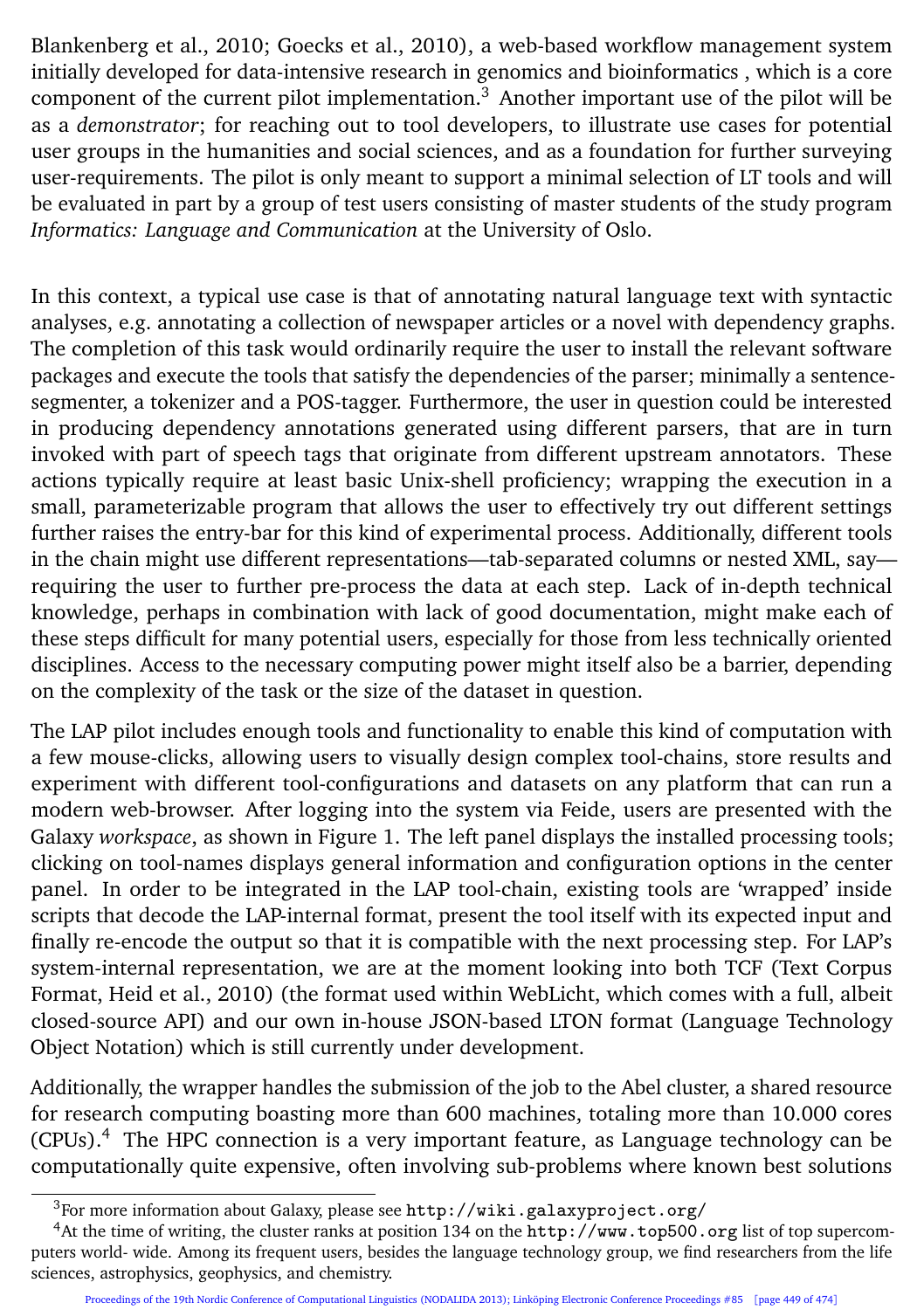

Figure 1: A screenshot of the current implementation of LAP within Galaxy. The left panel displays the installed tools, the center panel shows the currently selected function and the right panel hosts the file history.

have exponential worst-case complexity. At the same time, typical language analysis tasks can be trivially parallelized, as processing separate documents (and for many tasks also individual sentences) constitute independent units of computation. The fact that the portal will submit the sub-tasks of a workflow to an underlying HPC cluster—without the need for user knowledge about job scheduling etc.—means that the user will be able to perform analyses that might otherwise not be possible (and faster and on larger data sets).

Returning to Figure 1, the right panel contains so-called *histories*, where files associated with different experiments are collected and persistently stored across sessions. Users can add datasets to a history by uploading local files, providing a URL to the dataset location, or by pasting the relevant text using the 'Get Data' tool. The simplest action achievable with this pilot consists of adding a dataset to a history and running one of the processing tools. The processing job then starts and the annotated dataset is added to the same history; users can then select it and run other annotators. The resulting datasets can either be inspected within LAP or downloaded (the system also allows for full histories to be downloaded as compressed archives).

Most importantly, users can also compose workflows using the workflow editor, where experimental tool-chains such as the one sketched previously can be designed using a simple graphical interface; Figure 2 shows an example of workflow design within the editor, here with a workflow with four endpoints. To build the chain, users invoke GUI elements representing tool instances to the center panel and link inputs to outputs, guiding the data flow across tools. Workflows can then be saved and shared with all or selected LAP users. When running a workflow, the system populates the history with a version of the dataset for each processing point, so that the user can return to the partially processed data and run (or re-run) relevant tools without re-starting the whole workflow.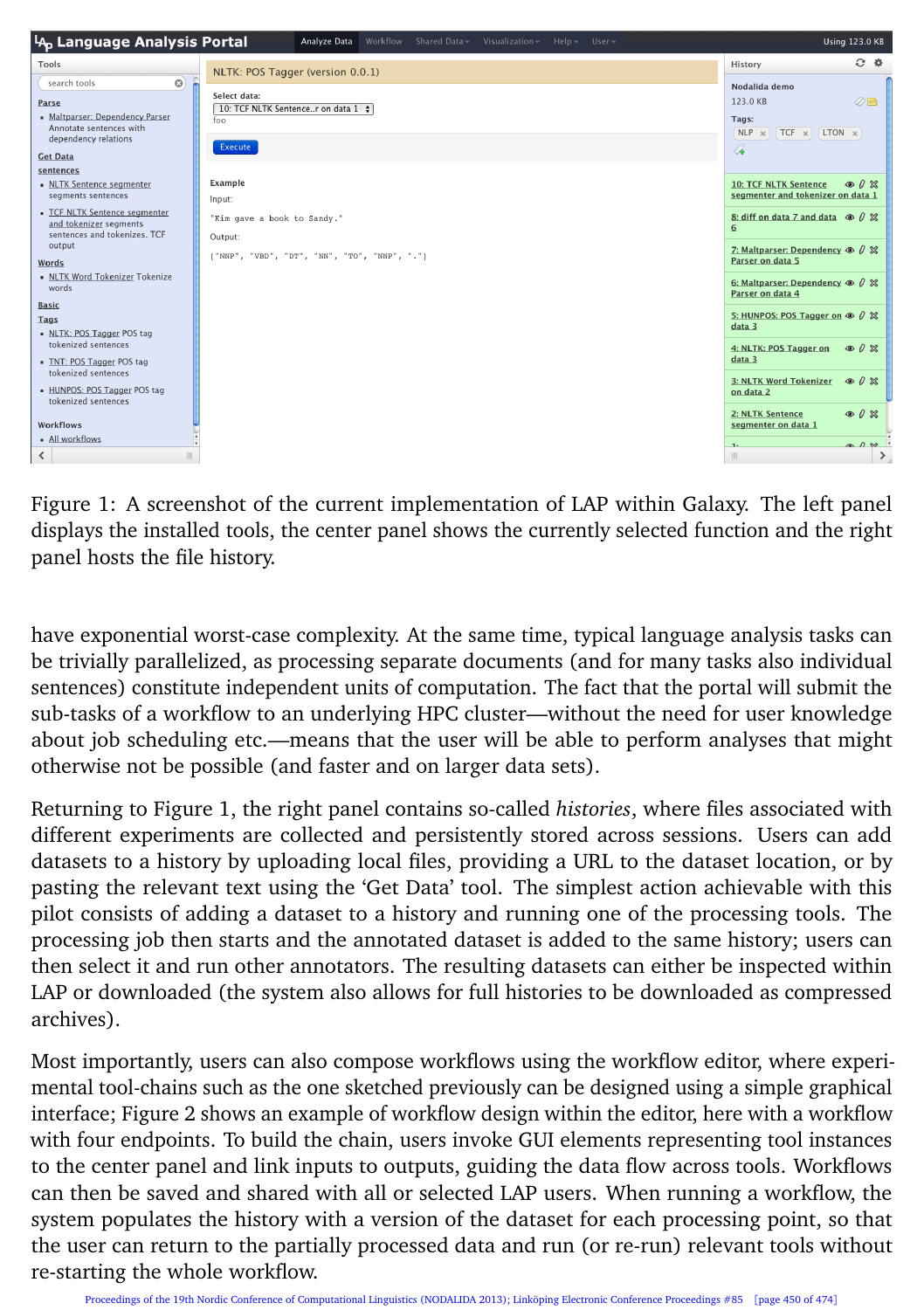

Figure 2: A user-defined LAP workflow with four endpoints. The data processing starts with unannotated text and ends with four datasets containing different annotations.

## **3 Conclusion and Outlook**

In this demonstration we presented the current pilot implementation of the Language Analysis Portal (LAP), an in-development web-portal for natural language processing. LAP, developed under the umbrella of the CLARINO initiative, aims to facilitate the use of LT-tools for nonprogrammers by letting users create complex experimental setups visually, and allowing them to run large-scale processes on the national grid infrastructure for HPC computing. Further discussion of the technical details of the pilot can be found in (Lapponi et al., 2013).

While the long-term goal for the portal is to also address the language processing needs of researchers outside the field, the current implementation focuses on a typical use case within the LT realm, allowing users to quickly and simply combine processing tools into complex workflows and collect the results. Future releases of the systems will feature a larger array of tools, and further work starting after the release of the final pilot will address the challenge of shaping LAP into a useful research tool for the humanities and the social sciences, investigating possible use cases and surveying user-requirements from active researchers from these fields.